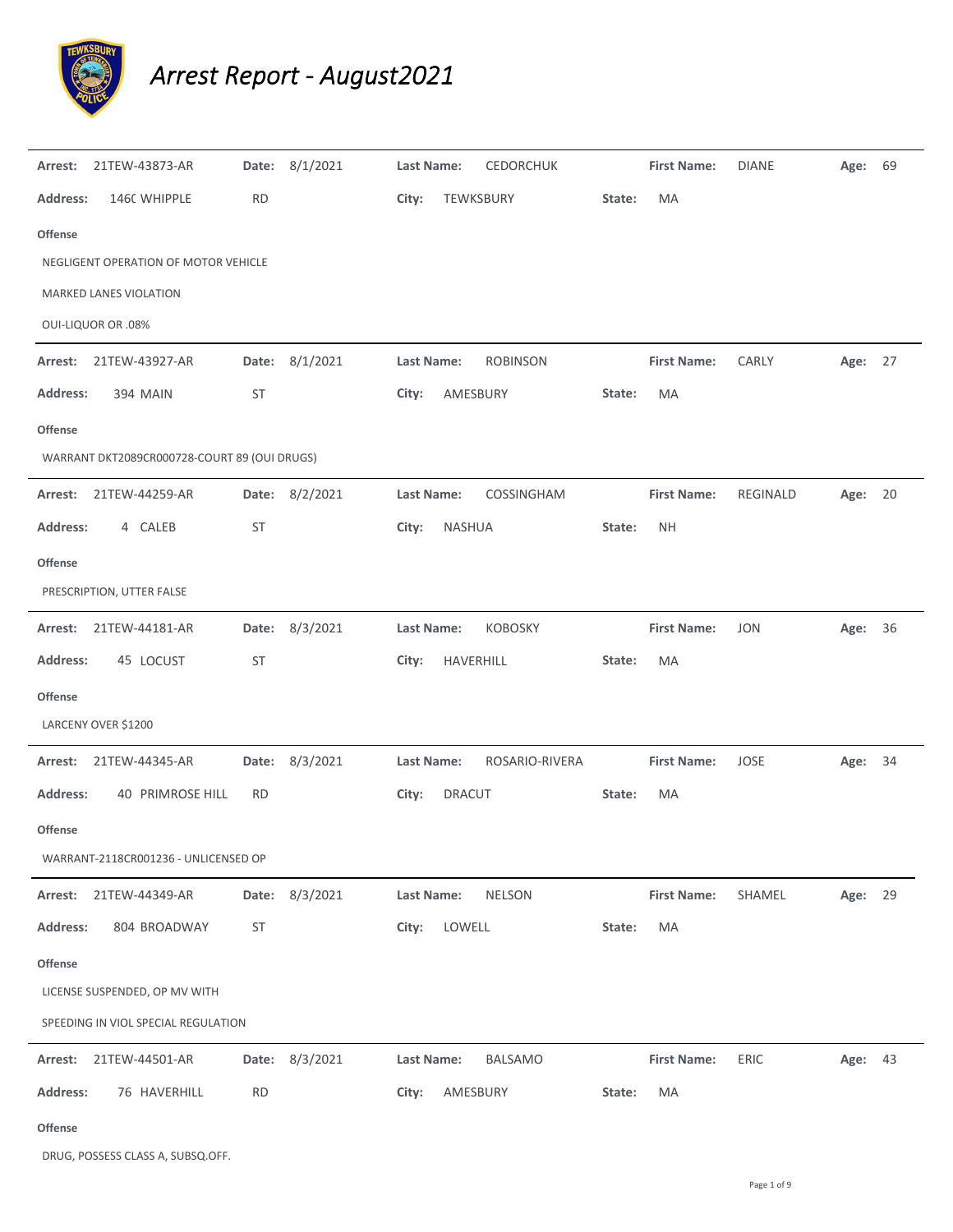| 21TEW-44521-AR<br>Arrest:                                        | Date: 8/3/2021 | MELENDEZ<br>Last Name:           | <b>First Name:</b> | YAHAIRA        | 33<br>Age: |
|------------------------------------------------------------------|----------------|----------------------------------|--------------------|----------------|------------|
| <b>Address:</b><br>31 ASH                                        | <b>ST</b>      | LOWELL<br>City:                  | MA<br>State:       |                |            |
| Offense                                                          |                |                                  |                    |                |            |
| SHOPLIFTING BY CONCEALING MDSE                                   |                |                                  |                    |                |            |
| Arrest: 21TEW-44936-AR                                           | Date: 8/6/2021 | Last Name:<br>FAIKAI             | <b>First Name:</b> | DEKONTEE       | Age: 29    |
| 20 INTERNATIONAL<br><b>Address:</b>                              | PL             | City:<br>TEWKSBURY               | State:<br>MA       |                |            |
| Offense                                                          |                |                                  |                    |                |            |
| DRUG, POSSESS CLASS B                                            |                |                                  |                    |                |            |
| WARRANT DKT1611CR002198 UNLICENSE OPERATION MV                   |                |                                  |                    |                |            |
| Arrest: 21TEW-44974-AR                                           | Date: 8/6/2021 | Last Name:<br>SOILES             | <b>First Name:</b> | <b>MELISSA</b> | Age: 33    |
| <b>Address:</b><br>794 MASSACHUSETTS AVE                         |                | <b>BOSTON</b><br>City:           | MA<br>State:       |                |            |
| Offense                                                          |                |                                  |                    |                |            |
| WARRANT DKT 2111CR002312 HARRASSMENT PREVENTION ORDER            |                |                                  |                    |                |            |
| 21TEW-45083-AR<br>Arrest:                                        | Date: 8/6/2021 | Last Name:<br>PAIZANTE RODRIGUES | <b>First Name:</b> | EDMO           | Age: 29    |
| 275 HIGH<br><b>Address:</b>                                      | ST             | LOWELL<br>City:                  | MA<br>State:       |                |            |
| <b>Offense</b>                                                   |                |                                  |                    |                |            |
| UNLICENSED OPERATION OF MV                                       |                |                                  |                    |                |            |
|                                                                  |                |                                  |                    |                |            |
| ELECTRONIC DEVICE, USE WHILE OPERATING MV, 1st OFFENSE* c90 s13B |                |                                  |                    |                |            |
| Arrest: 21TEW-45136-AR                                           | Date: 8/7/2021 | Last Name:<br>WROBEL             | <b>First Name:</b> | SHELLEY        | Age: 44    |
| 54 WHITED<br><b>Address:</b>                                     | AVE            | TEWKSBURY<br>City:               | State:<br>MA       |                |            |
| Offense                                                          |                |                                  |                    |                |            |
| NEGLIGENT OPERATION OF MOTOR VEHICLE                             |                |                                  |                    |                |            |
| MARKED LANES VIOLATION                                           |                |                                  |                    |                |            |
| <b>OUI-LIQUOR OR .08%</b>                                        |                |                                  |                    |                |            |
| 21TEW-45184-AR<br>Arrest:                                        | Date: 8/7/2021 | MCNEIL<br>Last Name:             | <b>First Name:</b> | <b>MARIA</b>   | Age: 28    |
| <b>318 MAIN</b><br><b>Address:</b>                               | <b>ST</b>      | RANDOLPH<br>City:                | MA<br>State:       |                |            |
| <b>Offense</b>                                                   |                |                                  |                    |                |            |
| WARRANT DKT 2118CR002187 POSS CLASS B                            |                |                                  |                    |                |            |
| 21TEW-45360-AR<br>Arrest:                                        | Date: 8/7/2021 | CAMBARA<br>Last Name:            | <b>First Name:</b> | <b>JOSUE</b>   | Age: 24    |
| 79 CENTRAL<br><b>Address:</b>                                    | <b>ST</b>      | <b>HUDSON</b><br>City:           | MA<br>State:       |                |            |
| <b>Offense</b>                                                   |                |                                  |                    |                |            |
| LICENSE SUSPENDED FOR OUI, OPER MV WITH                          |                |                                  |                    |                |            |
| REGISTRATION SUSPENDED, OP MV WITH                               |                |                                  |                    |                |            |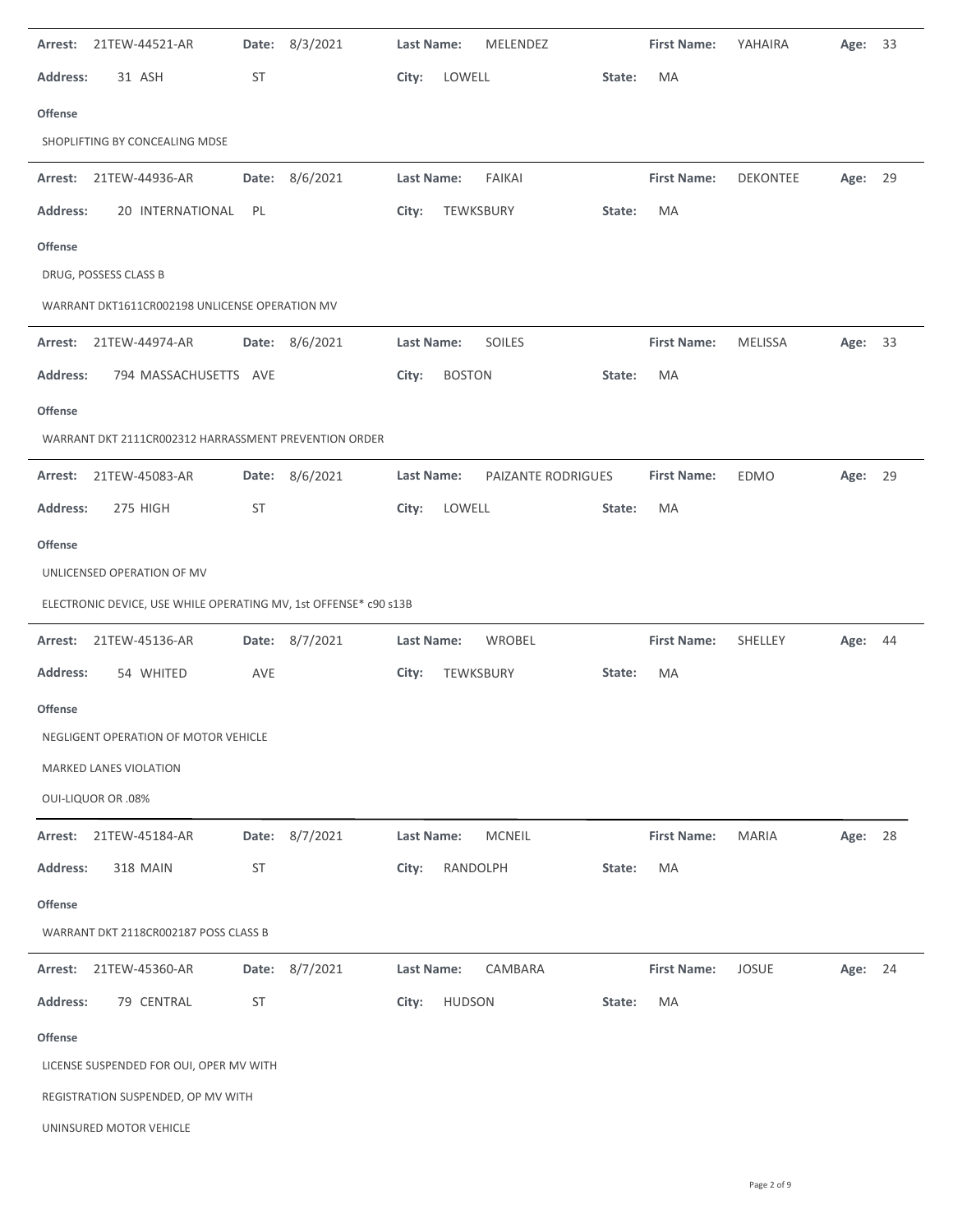| Arrest:<br>21TEW-45432-AR                        | Date: 8/8/2021  | <b>OCONNOR</b><br>Last Name:  | <b>First Name:</b>  | <b>DENIS</b>   | Age:<br>54 |
|--------------------------------------------------|-----------------|-------------------------------|---------------------|----------------|------------|
| <b>Address:</b><br>14 MULBERRY                   | ST              | City:<br><b>NASHUA</b>        | <b>NH</b><br>State: |                |            |
| <b>Offense</b>                                   |                 |                               |                     |                |            |
| WARRANT-9004CR001826 - OUI-LIQUOR 2ND OFFENSE    |                 |                               |                     |                |            |
| Arrest: 21TEW-45602-AR                           | Date: 8/9/2021  | <b>MURPHY</b><br>Last Name:   | <b>First Name:</b>  | <b>BRIDGET</b> | Age: 46    |
| <b>Address:</b><br>47 NORTH                      | ST              | PEPPERELL<br>City:            | MA<br>State:        |                |            |
| <b>Offense</b>                                   |                 |                               |                     |                |            |
| WARRANT-2148CR000340 - A&BDW (TO WIT: SPATULA)   |                 |                               |                     |                |            |
| WARRANT-1948CR001048 - A&BDW (TO WIT: SHOD FOOT) |                 |                               |                     |                |            |
| DRUG, POSSESS CLASS B                            |                 |                               |                     |                |            |
| DRUG, POSSESS CLASS C                            |                 |                               |                     |                |            |
| Arrest: 21TEW-45612-AR                           | Date: 8/9/2021  | Last Name:<br>WALKER-CAMPBELL | <b>First Name:</b>  | SADE           | Age: 23    |
| <b>Address:</b><br>203 HILDRETH                  | ST              | LOWELL<br>City:               | <b>MA</b><br>State: |                |            |
| <b>Offense</b>                                   |                 |                               |                     |                |            |
| <b>RESIST ARREST</b>                             |                 |                               |                     |                |            |
| WARRANT-2111CR001596 - A&BDW (TO WIT: )          |                 |                               |                     |                |            |
| WARRANT-2111CR001643 - POSSESS FALSE RMV DOC     |                 |                               |                     |                |            |
| DISORDERLY CONDUCT                               |                 |                               |                     |                |            |
| Arrest: 21TEW-45630-AR                           | Date: 8/9/2021  | Last Name:<br><b>MORAITIS</b> | <b>First Name:</b>  | PANAGIOTIS     | Age: 30    |
| 08 MARJORIE<br><b>Address:</b>                   | <b>RD</b>       | WILMINGTON<br>City:           | MA<br>State:        |                |            |
| <b>Offense</b>                                   |                 |                               |                     |                |            |
| LICENSE SUSPENDED, OP MV WITH                    |                 |                               |                     |                |            |
| UNREGISTERED MOTOR VEHICLE                       |                 |                               |                     |                |            |
| INSPECTION/STICKER, NO                           |                 |                               |                     |                |            |
| Arrest: 21TEW-45714-AR                           | Date: 8/9/2021  | <b>Last Name:</b><br>DELEON   | <b>First Name:</b>  | <b>JOSHUA</b>  | Age: 26    |
| <b>Address:</b><br>6 FAIRWAY                     | DR              | <b>DERRY</b><br>City:         | <b>NH</b><br>State: |                |            |
| <b>Offense</b>                                   |                 |                               |                     |                |            |
| FIREARM, CARRY WITHOUT LICENSE                   |                 |                               |                     |                |            |
| AMMUNITION WITHOUT FID CARD, POSSESS             |                 |                               |                     |                |            |
| Arrest: 21TEW-45979-AR                           | Date: 8/11/2021 | Last Name:<br>PEGUERO         | <b>First Name:</b>  | EDWARD         | Age: 21    |
| <b>Address:</b><br>9 STANDISH                    | <b>ST</b>       | City:<br><b>DORCHESTER</b>    | MA<br>State:        |                |            |
|                                                  |                 |                               |                     |                |            |
| <b>Offense</b><br>TRESPASS                       |                 |                               |                     |                |            |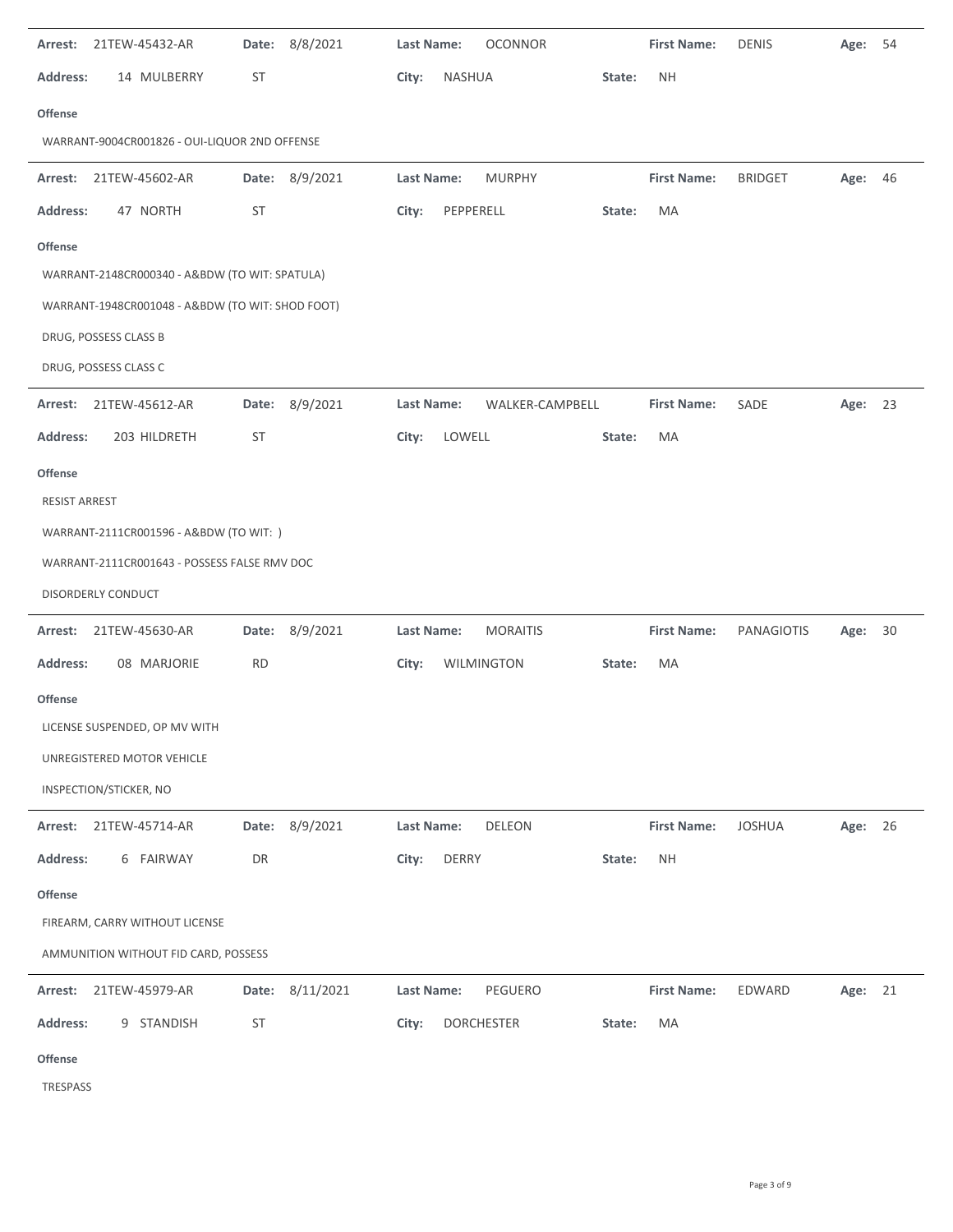| Arrest:           | 21TEW-45981-AR                                                               | Date:     | 8/11/2021       | Last Name:        | <b>PICKERING</b>  |        | <b>First Name:</b> | CRAIG       | Age:    | 58 |
|-------------------|------------------------------------------------------------------------------|-----------|-----------------|-------------------|-------------------|--------|--------------------|-------------|---------|----|
| <b>Address:</b>   | 46 RICHARDSON                                                                | ST        |                 | City:             | LOWELL            | State: | MA                 |             |         |    |
| <b>Offense</b>    |                                                                              |           |                 |                   |                   |        |                    |             |         |    |
|                   | DRUG, POSSESS CLASS B, SUBSQ.OFF. CRACK COCAINE                              |           |                 |                   |                   |        |                    |             |         |    |
|                   | WARRANT: LOWELL PROBATION DOCKET 211CR002852A-1                              |           |                 |                   |                   |        |                    |             |         |    |
|                   | DRUG, POSSESS CLASS B, SUBSQ.OFF. COCAINE                                    |           |                 |                   |                   |        |                    |             |         |    |
|                   | DRUG, POSSESS CLASS E, GABAPENTIN                                            |           |                 |                   |                   |        |                    |             |         |    |
|                   | WARRANT: LOWELL DISTRICT COURT 2111CR002852                                  |           |                 |                   |                   |        |                    |             |         |    |
| Arrest:           | 21TEW-46080-AR                                                               |           | Date: 8/11/2021 | Last Name:        | WELTON            |        | <b>First Name:</b> | ZIEKING     | Age: 23 |    |
| <b>Address:</b>   | 9 WALL                                                                       | ST        |                 | City:             | <b>NEW LONDON</b> | State: | <b>CT</b>          |             |         |    |
| <b>Offense</b>    |                                                                              |           |                 |                   |                   |        |                    |             |         |    |
|                   | FIREARM, CARRY WITHOUT LICENSE                                               |           |                 |                   |                   |        |                    |             |         |    |
|                   | AMMUNITION WITHOUT FID CARD, POSSESS                                         |           |                 |                   |                   |        |                    |             |         |    |
|                   | FIREARM, CARRY WITHOUT LICENSE LOADED c269 s.10(n)                           |           |                 |                   |                   |        |                    |             |         |    |
|                   | FIREARM, STORE IMPROP                                                        |           |                 |                   |                   |        |                    |             |         |    |
| Arrest:           | 21TEW-46086-AR                                                               |           | Date: 8/11/2021 | Last Name:        | <b>HOWARD</b>     |        | <b>First Name:</b> | TIFFANIE    | Age:    | 40 |
|                   |                                                                              |           |                 |                   |                   |        |                    |             |         |    |
| <b>Address:</b>   | P.O. BOX 193 (HOI                                                            |           |                 | City:             | <b>BILLERICA</b>  | State: | MA                 |             |         |    |
| <b>Offense</b>    |                                                                              |           |                 |                   |                   |        |                    |             |         |    |
|                   | WARRANT - STRAIGHT, CIVIL RIGHTS, THREAT TO COMMIT CRIME, INTIMIDATOF WITNES |           |                 |                   |                   |        |                    |             |         |    |
| Arrest:           | 21TEW-46122-AR                                                               |           | Date: 8/12/2021 | Last Name:        | <b>TALBOT</b>     |        | <b>First Name:</b> | WILLIAM     | Age:    | 39 |
| <b>Address:</b>   | 27 KENMAR                                                                    | DR        |                 | City:             | <b>BILLERICA</b>  | State: | MA                 |             |         |    |
| Offense           |                                                                              |           |                 |                   |                   |        |                    |             |         |    |
|                   | WARRANT- 2011CR002486 - A&B                                                  |           |                 |                   |                   |        |                    |             |         |    |
| Arrest:           | 21TEW-46147-AR                                                               | Date:     | 8/12/2021       | <b>Last Name:</b> | STANSFIELD        |        | <b>First Name:</b> | SCOTT       | Age: 61 |    |
| Address:          | 863 JULIA                                                                    | <b>ST</b> |                 | City:             | DAYTONA BEACH     | State: | $\mathsf{FL}$      |             |         |    |
| Offense           |                                                                              |           |                 |                   |                   |        |                    |             |         |    |
|                   | LICENSE SUSPENDED, OP MV WITH                                                |           |                 |                   |                   |        |                    |             |         |    |
| Arrest:           | 21TEW-46264-AR                                                               | Date:     | 8/12/2021       | Last Name:        | <b>MEARN</b>      |        | <b>First Name:</b> | <b>MARK</b> | Age:    | 35 |
| <b>Address:</b>   | 970 MAIN                                                                     | <b>ST</b> |                 | City:             | TEWKSBURY         | State: | МA                 |             |         |    |
| <b>Offense</b>    |                                                                              |           |                 |                   |                   |        |                    |             |         |    |
| <b>OUI--DRUGS</b> |                                                                              |           |                 |                   |                   |        |                    |             |         |    |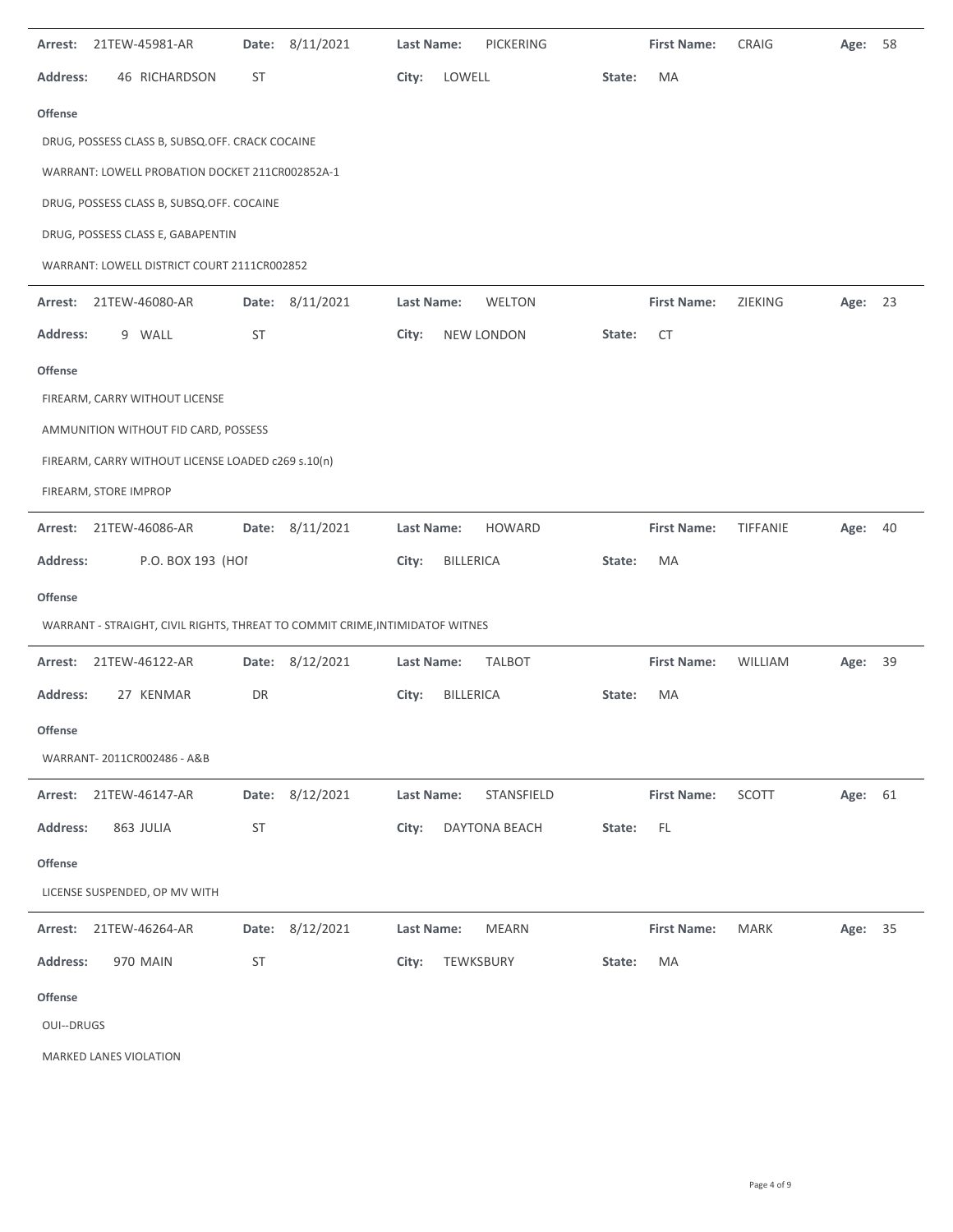| 21TEW-46478-AR<br>Arrest:                                        |                 | Date: 8/13/2021 | Last Name:        |                  | <b>FORTIER</b>     |        | <b>First Name:</b> | <b>RYAN</b>    | Age: 46 |  |
|------------------------------------------------------------------|-----------------|-----------------|-------------------|------------------|--------------------|--------|--------------------|----------------|---------|--|
| 581 GREAT RD<br><b>Address:</b>                                  | FL              |                 | City:             | <b>ACTON</b>     |                    | State: | MA                 |                |         |  |
| <b>Offense</b>                                                   |                 |                 |                   |                  |                    |        |                    |                |         |  |
| WARRANT 2147CR000160A/B MV CONCORD DIST                          |                 |                 |                   |                  |                    |        |                    |                |         |  |
| SHOPLIFTING BY PRICE TAG TAMPERING                               |                 |                 |                   |                  |                    |        |                    |                |         |  |
| 21TEW-46541-AR<br>Arrest:                                        | Date:           | 8/14/2021       | Last Name:        |                  | <b>WILLIAMS</b>    |        | <b>First Name:</b> | <b>HUNTER</b>  | Age: 18 |  |
| 107 CLARK<br><b>Address:</b>                                     | <b>RD</b>       |                 | City:             | LOWELL           |                    | State: | MA                 |                |         |  |
| <b>Offense</b>                                                   |                 |                 |                   |                  |                    |        |                    |                |         |  |
| NEGLIGENT OPERATION OF MOTOR VEHICLE                             |                 |                 |                   |                  |                    |        |                    |                |         |  |
| MARKED LANES VIOLATION                                           |                 |                 |                   |                  |                    |        |                    |                |         |  |
| <b>OUI-LIQUOR OR .08%</b>                                        |                 |                 |                   |                  |                    |        |                    |                |         |  |
| 21TEW-46627-AR<br>Arrest:                                        |                 | Date: 8/14/2021 | <b>Last Name:</b> |                  | <b>BENNETT</b>     |        | <b>First Name:</b> | <b>MICHAEL</b> | Age: 41 |  |
| 187 NESMITH<br><b>Address:</b>                                   | ST              |                 | City:             | LOWELL           |                    | State: | MA                 |                |         |  |
| <b>Offense</b>                                                   |                 |                 |                   |                  |                    |        |                    |                |         |  |
| SEAT BELT, FAIL WEAR                                             |                 |                 |                   |                  |                    |        |                    |                |         |  |
| LICENSE SUSPENDED, OP MV WITH                                    |                 |                 |                   |                  |                    |        |                    |                |         |  |
| UNINSURED MOTOR VEHICLE                                          |                 |                 |                   |                  |                    |        |                    |                |         |  |
| ELECTRONIC DEVICE, USE WHILE OPERATING MV, 1st OFFENSE* c90 s13B |                 |                 |                   |                  |                    |        |                    |                |         |  |
| REGISTRATION SUSPENDED, OP MV WITH                               |                 |                 |                   |                  |                    |        |                    |                |         |  |
| 21TEW-46813-AR<br>Arrest:                                        |                 | Date: 8/15/2021 | Last Name:        |                  | RODRIGUEZ RENEGIFO |        | <b>First Name:</b> | RICARDO        | Age: 43 |  |
| <b>Address:</b><br>66 C                                          | ST              |                 | City:             | <b>BILLERICA</b> |                    | State: | MA                 |                |         |  |
| Offense                                                          |                 |                 |                   |                  |                    |        |                    |                |         |  |
| UNLICENSED OPERATION OF MV                                       |                 |                 |                   |                  |                    |        |                    |                |         |  |
| STOP/YIELD, FAIL TO                                              |                 |                 |                   |                  |                    |        |                    |                |         |  |
|                                                                  |                 |                 |                   |                  |                    |        |                    |                |         |  |
| INSPECTION/STICKER, NO                                           |                 |                 |                   |                  |                    |        |                    |                |         |  |
| Arrest: 21TEW-47055-AR                                           |                 | Date: 8/16/2021 | Last Name:        |                  | ZAGROVA            |        | <b>First Name:</b> | ADEMIR         | Age: 21 |  |
| <b>Address:</b><br>38 JACKSON                                    |                 |                 | City:             | EVERETT          |                    | State: | MA                 |                |         |  |
| <b>Offense</b>                                                   |                 |                 |                   |                  |                    |        |                    |                |         |  |
| UNLICENSED OPERATION OF MV                                       |                 |                 |                   |                  |                    |        |                    |                |         |  |
| <b>HANDS FREE</b>                                                |                 |                 |                   |                  |                    |        |                    |                |         |  |
| Arrest: 21TEW-47316-AR                                           | Date:           | 8/18/2021       | Last Name:        |                  | BAEZ               |        | <b>First Name:</b> | CRYSTALEE      | Age: 21 |  |
| <b>Address:</b><br>39 MILTON                                     | $\mathsf{ST}\,$ |                 | City:             | LAWRENCE         |                    | State: | MA                 |                |         |  |

OUI‐LIQUOR OR .08%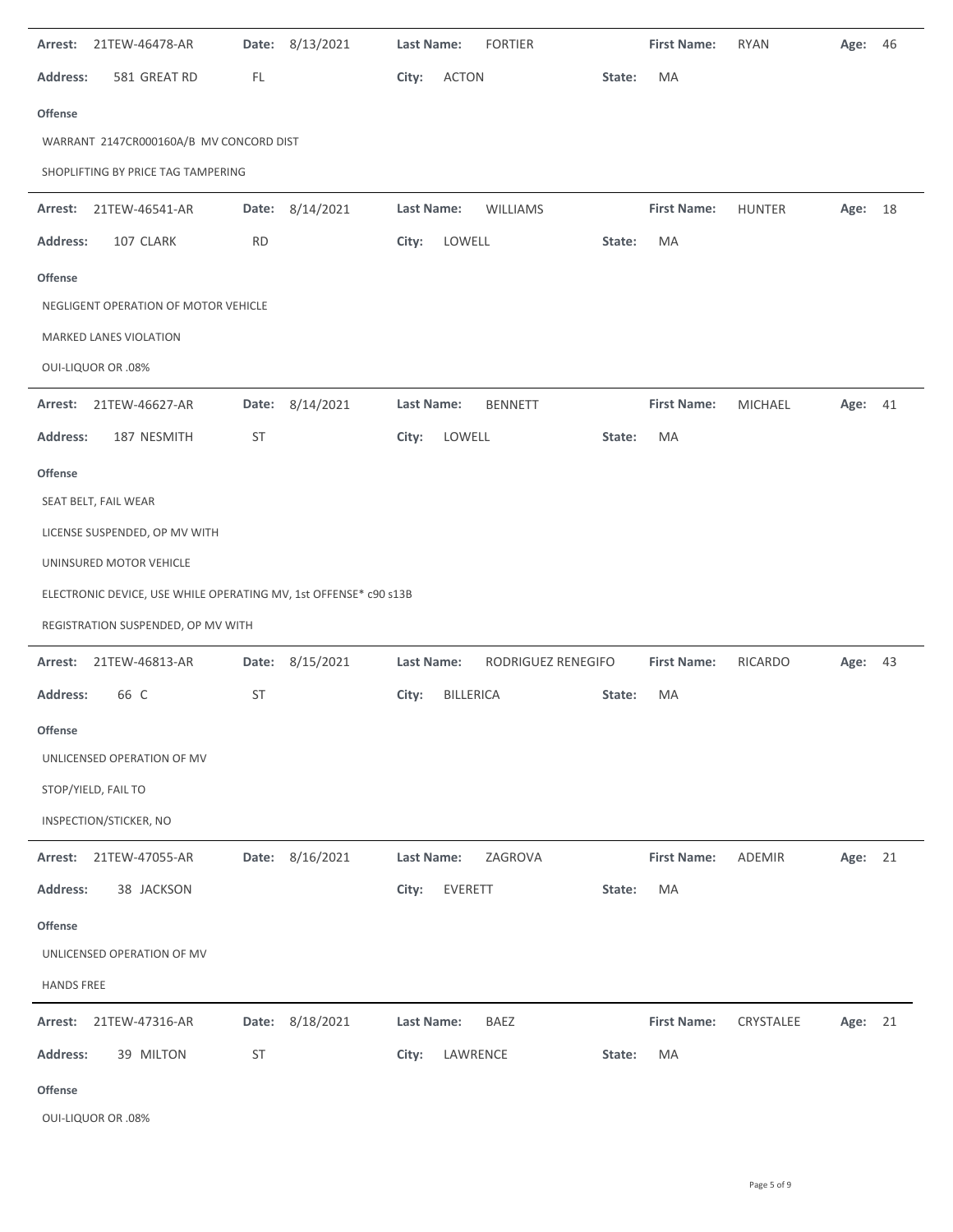| Arrest: 21TEW-47406-AR                 |                                                                     | Date: 8/18/2021 | Last Name: | LAMOUREUX     |        | <b>First Name:</b> | DAVID           | Age:    | 32 |
|----------------------------------------|---------------------------------------------------------------------|-----------------|------------|---------------|--------|--------------------|-----------------|---------|----|
| <b>Address:</b>                        | 6 MOUNTAINVIEW<br><b>ST</b>                                         |                 | City:      | <b>NASHUA</b> | State: | <b>NH</b>          |                 |         |    |
| <b>Offense</b>                         |                                                                     |                 |            |               |        |                    |                 |         |    |
| UNLICENSED OPERATION OF MV             |                                                                     |                 |            |               |        |                    |                 |         |    |
| Arrest:<br>21TEW-47497-AR              |                                                                     | Date: 8/19/2021 | Last Name: | SAMARAS       |        | <b>First Name:</b> | ALEXANDRIA      | Age:    | 34 |
| <b>Address:</b>                        | 79 MONTVALE<br>AVE                                                  |                 | City:      | <b>WOBURN</b> | State: | MA                 |                 |         |    |
| <b>Offense</b>                         |                                                                     |                 |            |               |        |                    |                 |         |    |
| TAMPERING OR DESTRUCTION OF EVIDENCE   |                                                                     |                 |            |               |        |                    |                 |         |    |
|                                        | WARRANT DKT 1881PT00387 POSSESSION OF COUNTERFEIT NOTE              |                 |            |               |        |                    |                 |         |    |
|                                        | WARRANTDKT 2147CR000764 CARRY DANGEROUS WEAPON                      |                 |            |               |        |                    |                 |         |    |
| DRUG, POSSESS CLASS A, SUBSQ.OFF.      |                                                                     |                 |            |               |        |                    |                 |         |    |
| DRUG, POSSESS CLASS E                  |                                                                     |                 |            |               |        |                    |                 |         |    |
| 21TEW-48062-A-AR<br>Arrest:            |                                                                     | Date: 8/21/2021 | Last Name: | PEREIRA       |        | <b>First Name:</b> | <b>BRIAN</b>    | Age:    | 45 |
| 34 EASTON<br><b>Address:</b>           | <b>ST</b>                                                           |                 | City:      | LOWELL        | State: | <b>MA</b>          |                 |         |    |
| <b>Offense</b>                         |                                                                     |                 |            |               |        |                    |                 |         |    |
| A&B ON +60/DISABLED                    |                                                                     |                 |            |               |        |                    |                 |         |    |
| 21TEW-48062-AR<br>Arrest:              |                                                                     | Date: 8/21/2021 | Last Name: | MACDONALD     |        | <b>First Name:</b> | <b>RODERICK</b> | Age:    | 46 |
| 1229 LAWRENCE<br><b>Address:</b>       | ST                                                                  |                 | City:      | LOWELL        | State: | MA                 |                 |         |    |
| <b>Offense</b>                         |                                                                     |                 |            |               |        |                    |                 |         |    |
|                                        | WARRANT (DOCKET 1911CR004513 90/23/L OPER MV W REVOKED LICENSE HTO) |                 |            |               |        |                    |                 |         |    |
| 21TEW-48182-A-AR<br>Arrest:            | Date:                                                               | 8/22/2021       | Last Name: | SANTOS-REYES  |        | <b>First Name:</b> | WARI            | Age:    | 23 |
| <b>Address:</b>                        | 11 HAVERHILL<br>ST                                                  |                 | City:      | METHUEN       | State: | MA                 |                 |         |    |
| <b>Offense</b>                         |                                                                     |                 |            |               |        |                    |                 |         |    |
|                                        | FENTANYL, TRAFFICKING IN MORE THAN 10 GRAMS c.94C, §32E(c1/2)       |                 |            |               |        |                    |                 |         |    |
|                                        | MOTOR VEH, MALICIOUS DAMAGE TO c266 §28(a)                          |                 |            |               |        |                    |                 |         |    |
|                                        | ASSAULT W/DANGEROUS WEAPON; TO WIT: FIREARM (PISTOL)                |                 |            |               |        |                    |                 |         |    |
| 21TEW-48182-AR<br>Arrest:              |                                                                     | Date: 8/22/2021 | Last Name: | <b>MUNOZ</b>  |        | <b>First Name:</b> | YELVIN          | Age: 22 |    |
| <b>Address:</b>                        | 43 BASSWOOD<br><b>ST</b>                                            |                 | City:      | LAWRENCE      | State: | MA                 |                 |         |    |
|                                        |                                                                     |                 |            |               |        |                    |                 |         |    |
| <b>Offense</b>                         | ACCESSORY AFTER THE FACT (MALICIOUS DEST. MOTOR VEHICLE)            |                 |            |               |        |                    |                 |         |    |
|                                        | FENTANYL, TRAFFICKING IN MORE THAN 10 GRAMS c.94C, §32E(c½)         |                 |            |               |        |                    |                 |         |    |
| ACCESSORY AFTER THE FACT (ADW FIREARM) |                                                                     |                 |            |               |        |                    |                 |         |    |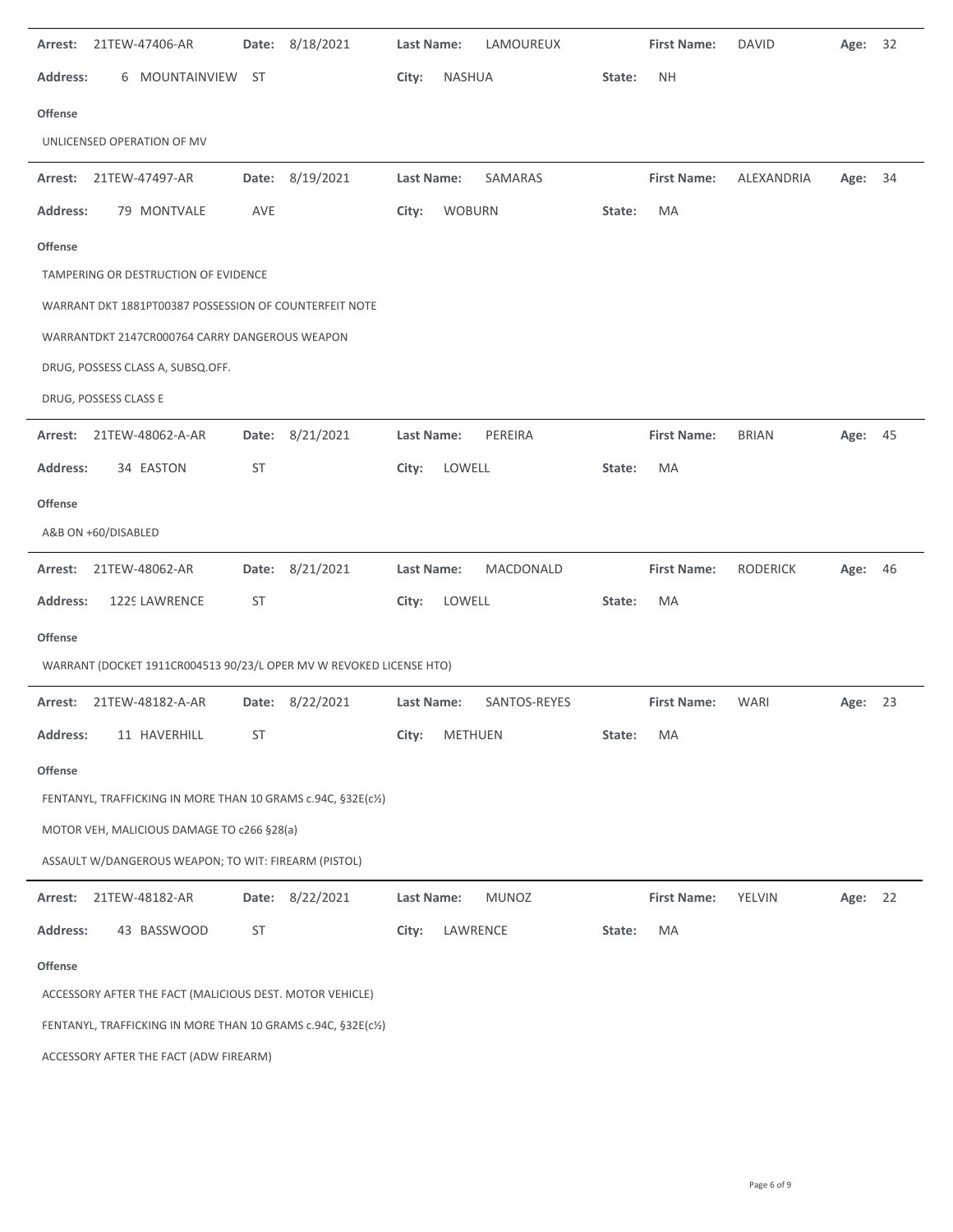|                 | Arrest: 21TEW-48377-AR                                     |           | Date: 8/23/2021 | Last Name: |               | <b>BATES</b>     |        | <b>First Name:</b> | <b>KIARA</b>  | Age:    | 26 |
|-----------------|------------------------------------------------------------|-----------|-----------------|------------|---------------|------------------|--------|--------------------|---------------|---------|----|
| <b>Address:</b> | 13 MEADOW                                                  | LN        |                 | City:      |               | BRIDGEWATER      | State: | MA                 |               |         |    |
| <b>Offense</b>  |                                                            |           |                 |            |               |                  |        |                    |               |         |    |
|                 | WARRANT- DOCKET 2015CR000193 BROCKTON DISTRICT             |           |                 |            |               |                  |        |                    |               |         |    |
|                 | Arrest: 21TEW-48584-AR                                     |           | Date: 8/24/2021 | Last Name: |               | SAMARAS          |        | <b>First Name:</b> | ALEXANDRIA    | Age: 34 |    |
| <b>Address:</b> | 34 SHERMAN                                                 | PL        |                 | City:      | <b>WOBURN</b> |                  | State: | MA                 |               |         |    |
| <b>Offense</b>  |                                                            |           |                 |            |               |                  |        |                    |               |         |    |
|                 | MIDDLESEX SUPERIOR STRAIGHT #1881PT00386 - 94C/34, 268/34A |           |                 |            |               |                  |        |                    |               |         |    |
|                 | MIDDLESEX SUPERIOR STRAIGHT #1881PT00387 - 267/9, 267/10/A |           |                 |            |               |                  |        |                    |               |         |    |
|                 | CONCORD DC #2147CR000764 - 269/10/B, 140/131J              |           |                 |            |               |                  |        |                    |               |         |    |
| Arrest:         | 21TEW-48870-AR                                             |           | Date: 8/26/2021 | Last Name: |               | CORREIA          |        | <b>First Name:</b> | PEDRO         | Age:    | 20 |
| <b>Address:</b> | 724 WESTFORD                                               | <b>ST</b> |                 | City:      | LOWELL        |                  | State: | MA                 |               |         |    |
| <b>Offense</b>  |                                                            |           |                 |            |               |                  |        |                    |               |         |    |
|                 | UNLICENSED OPERATION OF MV                                 |           |                 |            |               |                  |        |                    |               |         |    |
|                 | SPEEDING IN VIOL SPECIAL REGULATION                        |           |                 |            |               |                  |        |                    |               |         |    |
| Arrest:         | 21TEW-48901-AR                                             |           | Date: 8/26/2021 | Last Name: |               | PHILIPOFF        |        | <b>First Name:</b> | <b>DIANA</b>  | Age:    | 38 |
| <b>Address:</b> | 27 WASHINGTON                                              | AVE       |                 | City:      | STONEHAM      |                  | State: | MA                 |               |         |    |
| Offense         |                                                            |           |                 |            |               |                  |        |                    |               |         |    |
|                 | WARRANT-1918CR003530 - REC STOLEN PROPERTY                 |           |                 |            |               |                  |        |                    |               |         |    |
| Arrest:         | 21TEW-49074-AR                                             |           | Date: 8/27/2021 | Last Name: |               | <b>JENNINGS</b>  |        | <b>First Name:</b> | JACK          | Age: 27 |    |
| <b>Address:</b> | 50 WARE                                                    | ST        |                 | City:      | LOWELL        |                  | State: | MA                 |               |         |    |
| <b>Offense</b>  |                                                            |           |                 |            |               |                  |        |                    |               |         |    |
|                 | WARRANT-1581CR00430 - PROBATION WARRANT                    |           |                 |            |               |                  |        |                    |               |         |    |
|                 | Arrest: 21TEW-49077-AR                                     |           | Date: 8/27/2021 | Last Name: |               | <b>DUPONT</b>    |        | <b>First Name:</b> | <b>ROBERT</b> | Age: 45 |    |
| <b>Address:</b> | 382 BRIDGE                                                 | <b>ST</b> |                 | City:      | LOWELL        |                  | State: | MA                 |               |         |    |
| <b>Offense</b>  |                                                            |           |                 |            |               |                  |        |                    |               |         |    |
|                 | WARRANT- 2011CR002791 - A&BDW                              |           |                 |            |               |                  |        |                    |               |         |    |
| Arrest:         | 21TEW-49216-AR                                             | Date:     | 8/27/2021       | Last Name: |               | <b>BIBIK</b>     |        | <b>First Name:</b> | CHRISTINA     | Age: 44 |    |
| <b>Address:</b> | 360 LITTLETON                                              | RD        |                 | City:      |               | CHELMSFORD       | State: | MA                 |               |         |    |
| <b>Offense</b>  |                                                            |           |                 |            |               |                  |        |                    |               |         |    |
|                 | PROTECTIVE CUSTODY - ALCOHOL                               |           |                 |            |               |                  |        |                    |               |         |    |
| Arrest:         | 21TEW-49292-AR                                             |           | Date: 8/28/2021 | Last Name: |               | <b>VIGILANTE</b> |        | <b>First Name:</b> | STEPHANIE     | Age:    | 37 |
| <b>Address:</b> | 889 HARRISON                                               | AVE       |                 | City:      | <b>BOSTON</b> |                  | State: | MA                 |               |         |    |
|                 |                                                            |           |                 |            |               |                  |        |                    |               |         |    |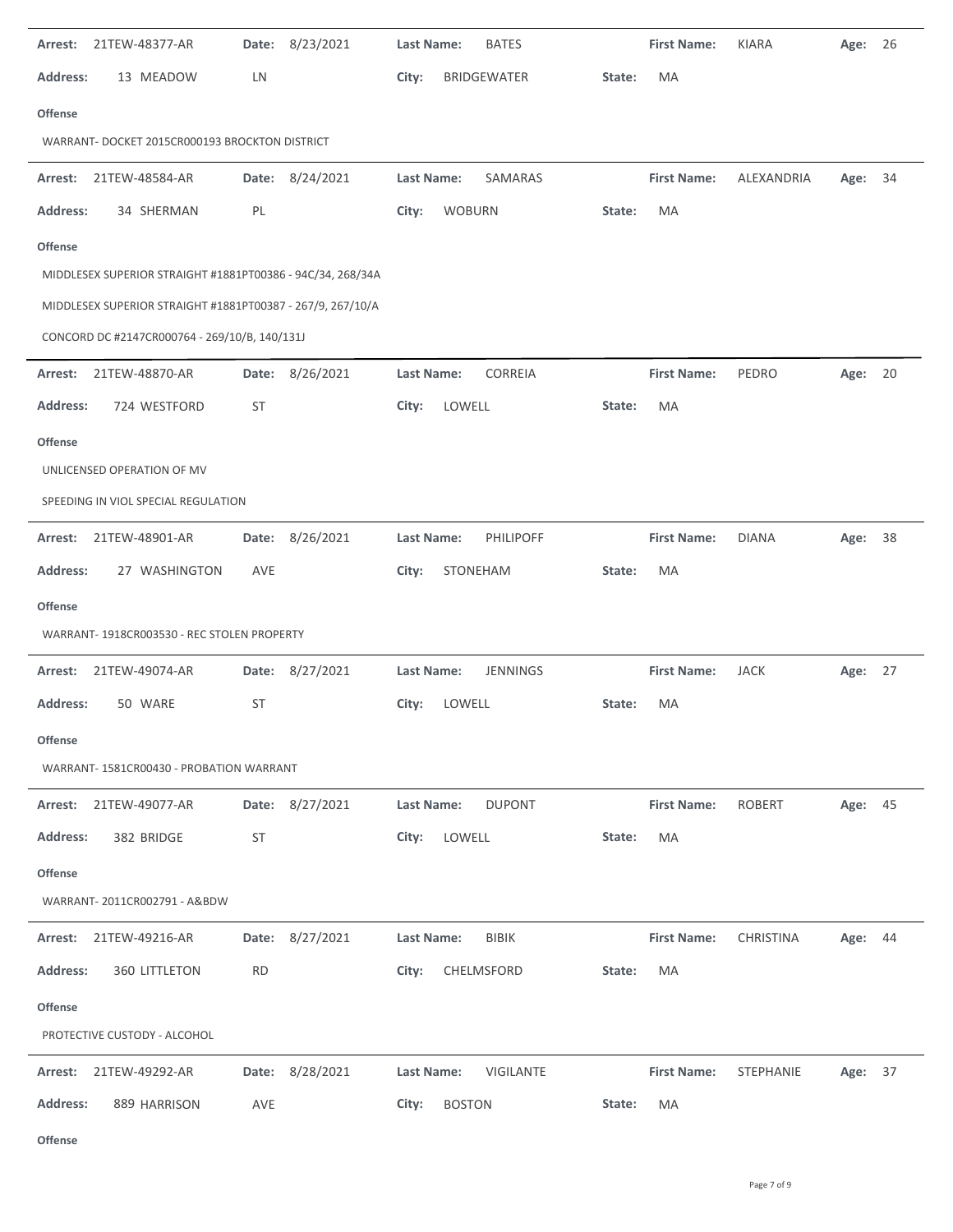| UTTER FALSE CHECK                          |                 |                                         |                    |                 |            |
|--------------------------------------------|-----------------|-----------------------------------------|--------------------|-----------------|------------|
| LARCENY OVER \$1200                        |                 |                                         |                    |                 |            |
| <b>FORGERY OF CHECK</b>                    |                 |                                         |                    |                 |            |
| <b>IDENTITY FRAUD</b>                      |                 |                                         |                    |                 |            |
| CREDIT CARD, RECEIVE STOLEN c266 §37B(b)   |                 |                                         |                    |                 |            |
| 21TEW-49299-AR<br>Arrest:                  | Date: 8/28/2021 | Last Name:<br><b>BISHOP</b>             | <b>First Name:</b> | PAUL            | Age: 34    |
| 98 SMITH<br><b>Address:</b>                | ST              | LOWELL<br>City:                         | MA<br>State:       |                 |            |
| Offense                                    |                 |                                         |                    |                 |            |
| DRUG, POSSESS CLASS C (CLONAZEPAM)         |                 |                                         |                    |                 |            |
| <b>OUI--DRUGS</b>                          |                 |                                         |                    |                 |            |
| UNLICENSED OPERATION OF MV                 |                 |                                         |                    |                 |            |
| 21TEW-49379-AR<br>Arrest:                  | Date: 8/28/2021 | <b>Last Name:</b><br>VILARINO DOS ANJOS | <b>First Name:</b> | <b>ADAILTON</b> | 39<br>Age: |
| Address:<br>34 ROYAL CREST                 | DR              | City:<br>NORTH ANDOVER                  | MA<br>State:       |                 |            |
| <b>Offense</b>                             |                 |                                         |                    |                 |            |
| ALCOHOL IN MV, POSSESS OPEN CONTAINER OF   |                 |                                         |                    |                 |            |
| <b>OUI-LIQUOR OR .08%</b>                  |                 |                                         |                    |                 |            |
| NEGLIGENT OPERATION OF MOTOR VEHICLE       |                 |                                         |                    |                 |            |
| 21TEW-49383-AR<br>Arrest:                  | Date: 8/28/2021 | Last Name:<br><b>FOPIANO</b>            | <b>First Name:</b> | <b>CHARLES</b>  | Age: 35    |
| 100/ MAIN<br><b>Address:</b>               | ST              | City:<br>STONEHAM                       | MA<br>State:       |                 |            |
| <b>Offense</b>                             |                 |                                         |                    |                 |            |
| MOTOR VEH, MALICIOUS DAMAGE TO c266 §28(a) |                 |                                         |                    |                 |            |
| 21TEW-49398-AR<br>Arrest:                  | Date: 8/29/2021 | Last Name:<br>SERRANO                   | <b>First Name:</b> | DANIEL          | 28<br>Age: |
| <b>Address:</b><br>63 BURNHAM              | <b>RD</b>       | LOWELL<br>City:                         | MA<br>State:       |                 |            |
| <b>Offense</b>                             |                 |                                         |                    |                 |            |
| <b>OUI-LIQUOR OR .08%</b>                  |                 |                                         |                    |                 |            |
| SIGNAL, FAIL TO                            |                 |                                         |                    |                 |            |
| STOP FOR POLICE, FAIL                      |                 |                                         |                    |                 |            |
| SPEEDING IN VIOL SPECIAL REGULATION        |                 |                                         |                    |                 |            |
| Arrest:<br>21TEW-49403-AR                  | Date: 8/29/2021 | <b>HUNTER</b><br>Last Name:             | <b>First Name:</b> | <b>KEVIN</b>    | Age: 31    |
| <b>Address:</b><br>8 HALLMARK              | GDNS            | <b>BURLINGTON</b><br>City:              | State:<br>МA       |                 |            |
| <b>Offense</b>                             |                 |                                         |                    |                 |            |
| NEGLIGENT OPERATION OF MOTOR VEHICLE       |                 |                                         |                    |                 |            |
| MARKED LANES VIOLATION                     |                 |                                         |                    |                 |            |

OUI‐LIQUOR OR .08%